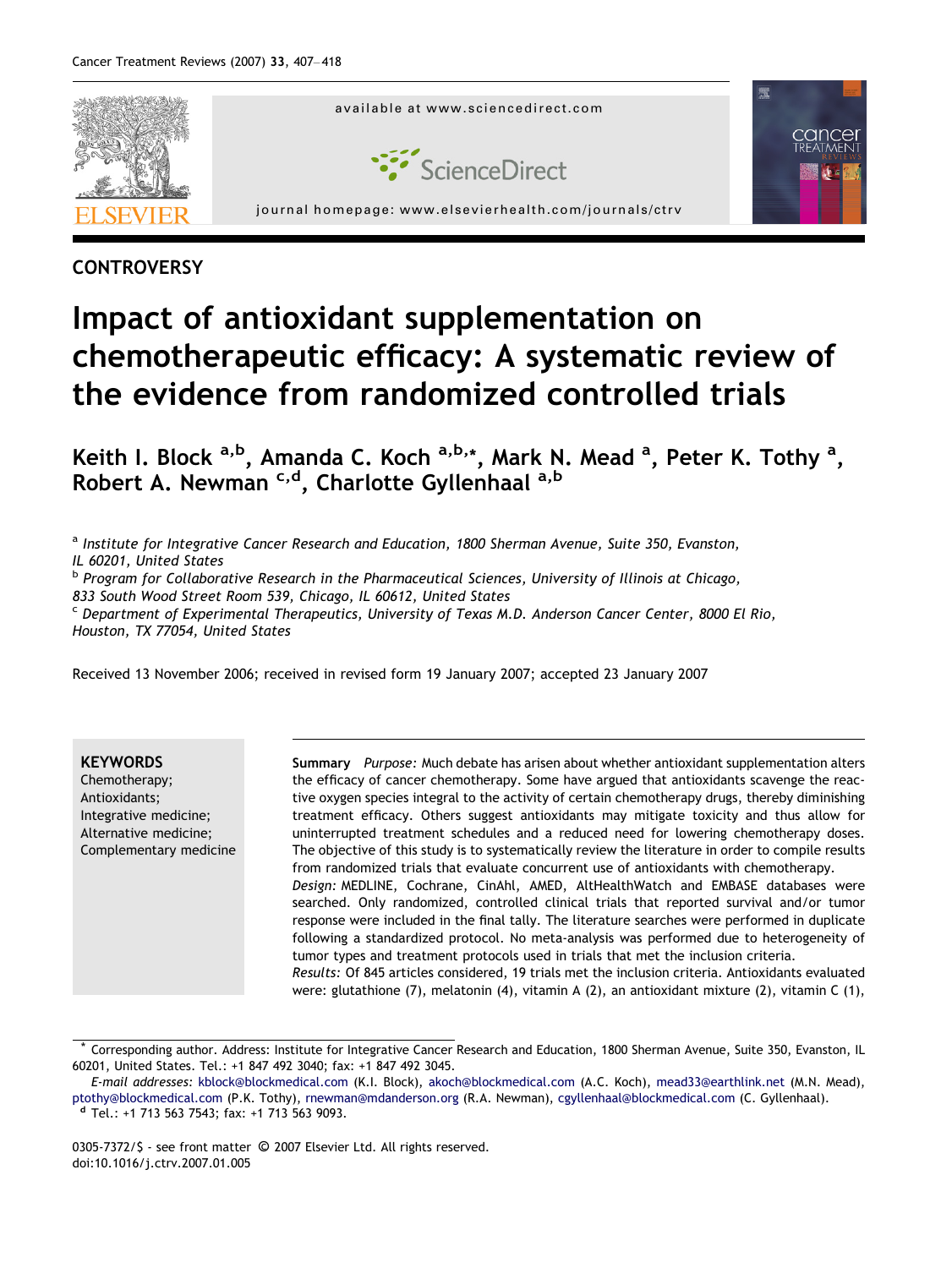N-acetylcysteine (1), vitamin E (1) and ellagic acid (1). Subjects of most studies had advanced or relapsed disease.

Conclusion: None of the trials reported evidence of significant decreases in efficacy from antioxidant supplementation during chemotherapy. Many of the studies indicated that antioxidant supplementation resulted in either increased survival times, increased tumor responses, or both, as well as fewer toxicities than controls; however, lack of adequate statistical power was a consistent limitation. Large, well-designed studies of antioxidant supplementation concurrent with chemotherapy are warranted.

-c 2007 Elsevier Ltd. All rights reserved.

#### Introduction

The use of antioxidant supplements by patients with cancer is estimated between 13% and 87%.<sup>[1–10](#page-9-0)</sup> This wide range of percentages might be attributed to the variability of definitions of complementary and alternative (CAM) medicine used in the different studies, and to differences in the cancer types, age, education, economic status, and ethnicity of the groups assessed.[11](#page-10-0) Patients may take antioxidant supplements while undergoing chemotherapy to help alleviate side effects from toxic chemotherapies and to increase the efficacy of chemotherapy. However, the use of antioxidant supplements by patients undergoing chemotherapy has been criticized due to concerns that the antioxidants may interfere with the mechanism of action of the chemother-apy and subsequently decrease its efficacy.<sup>[12](#page-10-0)</sup> Others argue that antioxidant supplements are useful in conjunction with chemotherapy because they enhance the efficacy of the chemotherapy, as well as alleviate toxic side effects, allowing patients to tolerate chemotherapy for the full course of treatment and possibly at higher doses.<sup>[13](#page-10-0)</sup> As a result, patients may have better tumor response rates and increased chances of survival.

One of the main mechanisms of chemotherapy drugs against cancer cells is the formation of reactive oxygen species (ROS), or free radicals. Drugs with free radical mechanisms include but are not limited to alkylating agents (e.g., melphalan, cyclophosphamide), anthracyclines (e.g., doxorubicin, epirubicin), podophyllin derivatives (e.g., etoposide), platinum coordination complexes (e.g., cisplatin, carboplatin) and camptothecins (e.g. topotecan, irinotecan). Unfortunately, these ROS often are the source of serious side effects, as well. For example, cisplatin and other platinum-induced toxicities include nephrotoxicity, ototoxicity, and peripheral neuropathy.<sup>[14,15](#page-10-0)</sup> Doxorubicin and other anthracyclines often cause cardiotoxicity.<sup>[16](#page-10-0)</sup> Other chemotherapy drugs generate lower levels of oxidative stress, and free radical damage is thought to be of less importance in their mechanisms of action. These drugs include the taxanes (e.g. paclitaxel, docetaxel), vinca alkaloids (e.g. vincristine, vinblastine), antimetabolites (e.g. methotrexate, fluorouracil, cytarabine).<sup>[13,17](#page-10-0)</sup> Examples of chemotherapy drugs that are not believed to depend on oxidative mechanisms for their anticancer effects include asparaginase and dactinomycin. While attempting to characterize chemotherapeutic compounds in this manner facilitates any attempt to understand the complexity of interactions between therapy and antioxidant use, the fact remains that most effective chemotherapeutic agents are multi-mechanistic and their relative ability to generate free radicals is not only dose-dependent but also dependent on the localization and metabolism of the drug within specific tissues. In addition, antioxidants have multiple mechanisms of action, and depending on their use, have been noted to have the potential to serve as oxidant molecules themselves. The supplements included in this review range in their antioxidant mechanisms from free radical scavengers that act as reducers or that break lipid chains (melatonin, NAC, Vitamin E, GSH, beta carotene and vitamin C) to antioxidant enzymes formed by combining with a protein to form selenoproteins (selenium, GSH). Other antioxidants act as metal chelators (Vitamin C, EGCG) or cellular protectors from free radical attack (vitamins A, C, E and melatonin) and some target and repair DNA aberrations (EGCG). Thus, understanding the interactions of selected antioxidants with selected chemotherapeutic agents is difficult enough when using simple in vitro cell systems but exceedingly more difficult to interpret in a simple manner when using more complex animal tumor models. Further, aside from their antioxidant activities, these agents may affect the pharmacokinetics or pharmacodynamics of chemotherapy agents. This makes an examination of the role of antioxidants in well-designed randomized clinical trials of clinical importance.

Cancer patients often have low-antioxidant levels before initiating treatment,<sup>[18](#page-10-0)</sup> therefore, administration of the aforementioned drugs exacerbates oxidative stress in cancer patients, as shown by DNA oxidation and lipid peroxida-tion levels during and after cancer therapy.<sup>[19,20](#page-10-0)</sup> In theory, antioxidant supplementation during the administration of these chemotherapies would either hinder the cytotoxic mechanism(s) of chemotherapy by quenching reactive oxygen species produced by the drug, or help protect healthy cells from additional oxidative stress and toxicity from treatment. This then represents the heart of the dilemma for patients with cancer in trying to understand whether antioxidant therapy will increase their quality of life through protection of normal tissues or interfere with the eventual clinical outcome of their disease. Alternatively, antioxidants might improve outcomes through increasing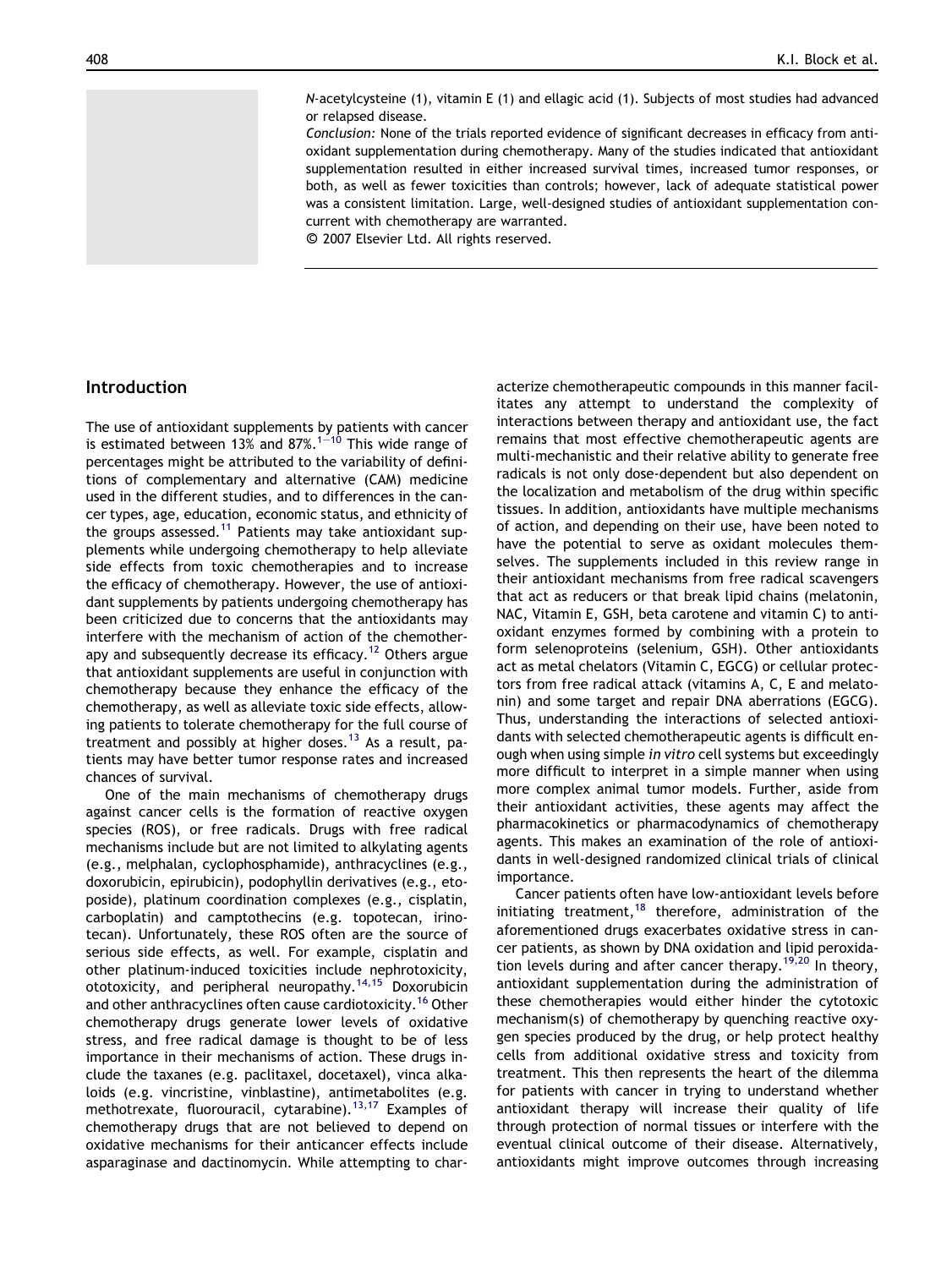the ability of patients to tolerate full doses of antineoplastics with uninterrupted treatment schedules. This review evaluates randomized, controlled trials in which studies measured survival and/or treatment response levels of patients given antioxidants concurrently with chemotherapy in order to determine if the antioxidants enhanced or interfered with the efficacy of the chemotherapy.

## Methods

Electronic databases searched included MEDLINE, CENTRAL (The Cochrane Library), CinAhl, AMED/AltHealthWatch (combined) and EMBASE (all from inception to the last week of December,  $2006$ ).<sup>[21](#page-10-0)</sup> Databases were chosen for their inclusion of alternative and complementary medicine articles. All the databases were searched using the same search string, with the exception of Medline, where the string had to be altered to fit the database's particular terminology. Terms were joined between three categories in attempts to cover as many variations as possible for (1) cancer (5), (2) chemotherapy (24), and (3) antioxidants (32). Authors will provide the detailed search string upon request. Searches were not limited by language. For non-English abstracts, abstracts were translated and if they appeared to meet inclusion criteria, then the entire article was translated into English. Additional references were identified by hand searching the references of key articles and reviews.

Searches were duplicated independently by two researchers (M.M., A.K.) and yielded the following results: MEDLINE (317), AMED/AltHealthWatch (254), CENTRAL (138), CinAhl (90) and EMBASE (46). Initial screening included reading the title and abstract. For articles that passed the initial screening, full-text was obtained. In certain cases, authors were contacted for clarification or additional data. The resulting articles were screened for inclusion according to the following criteria:

Type of study. Only randomized, controlled trials were included in the review. Studies included provided survival data and/or tumor response data.

Study populations. Only cancer patients who were currently undergoing chemotherapy were included. All types of cancer were included, as well as various chemotherapies that utilized the reactive oxygen species mechanism.

Type of therapy. Patients took antioxidants (orally or intravenously) concurrently with chemotherapy. ROS-generating chemotherapy (doxorubicin, epirubicin, daunorubicin, idarubicin, cisplatin, carboplatin, oxaliplatin, bleomycin, carmustine, cyclophosphamide, melphalan, etoposide, mitomycin, vinblastine, vinorelbine, paclitaxel, docetaxel) together with an antioxidant compound (vitamin C, vitamin E, vitamin A, melatonin, glutathione, N-acetylcysteine, polyphenols, green tea catechins, carotenoids, carnitine, selenium, ellagic acid, curcumin, coenzyme Q10, lycopene, flavonoids, and isoflavones, including chemical names and synonyms of vitamin names. Whole herbs and multicomponent herbal formulas that contained phytochemical antioxidants were not included in the study because of the potential for confounding of results by non-antioxidant activities of complex herbs and mixtures, which is avoided to some extent by the use of antioxidant phytochemical extracts. For articles that met all inclusion criteria, data were extracted by M.M. and A.K. All data were obtained from published peer-reviewed reports for each trial. The quality of the included articles was assessed in duplicate by A.K. and C.G. according to the Jadad scoring method. This validated scale allows assessment of the methodological quality of each trial by quantifying the study's randomization, blinding methods, and description of patient dropouts/withdrawals, resulting in a score between 0 and 5, with zero indicating a weak study design and five indicat-ing a strong study design.<sup>[22](#page-10-0)</sup>

A limitation of the search and subsequent quality assessment of included articles was the dependence on what was available in the written report alone. In certain cases, authors were contacted for verification of randomization. The authors of this paper have attempted to avoid publication bias by performing the searches in duplicate, as well as only including randomized, controlled trials that inherently reduce bias. However, bias in preferential publication of positive trials cannot be excluded.

### Results

Of 845 references screened, 19 met the inclusion criteria, with a total of 1554 patients evaluated. A flow chart shows the exclusion factors and numbers of articles for each factor (Fig. 1). Nearly, half of the articles were excluded because they were not randomized, controlled trials (400). In other



Figure 1 Flow chart of exclusion process for systematic review.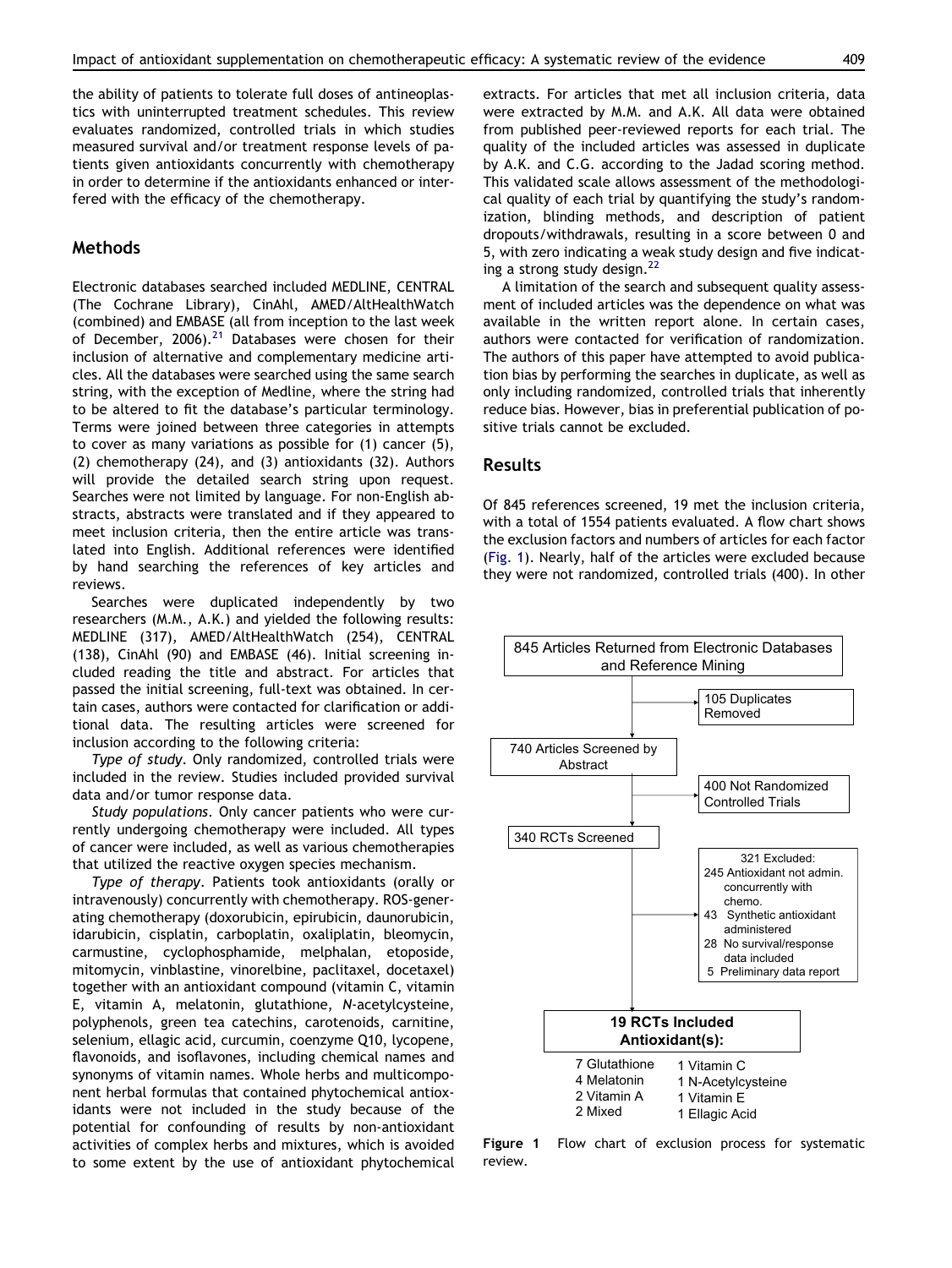<span id="page-3-0"></span>

| Table 1                             |                                                           | Randomized clinical trials with glutathione (GSH) and chemotherapy                                                                                                                                          |                                                                                                  |                                                                                                                                                                                           |                                                                                                                                                                                                                                                                                                                                                                                                                                                                     |                                                                                                                                                                                                                             |                                                                                                                                                                                           |                |
|-------------------------------------|-----------------------------------------------------------|-------------------------------------------------------------------------------------------------------------------------------------------------------------------------------------------------------------|--------------------------------------------------------------------------------------------------|-------------------------------------------------------------------------------------------------------------------------------------------------------------------------------------------|---------------------------------------------------------------------------------------------------------------------------------------------------------------------------------------------------------------------------------------------------------------------------------------------------------------------------------------------------------------------------------------------------------------------------------------------------------------------|-----------------------------------------------------------------------------------------------------------------------------------------------------------------------------------------------------------------------------|-------------------------------------------------------------------------------------------------------------------------------------------------------------------------------------------|----------------|
| Reference                           | Tumor type(s)                                             | pts<br>No.of                                                                                                                                                                                                | GSH protocol                                                                                     | Chemotherapy regimen                                                                                                                                                                      | Responses in GSH group versus<br>Control group                                                                                                                                                                                                                                                                                                                                                                                                                      | in GSH group versus<br>Toxicity mitigation<br>Control group                                                                                                                                                                 | Conclusion                                                                                                                                                                                | Jadad Score    |
| Cascinu et al. <sup>26</sup>        | Advanced<br>colorectal cancer                             | 26 chemo + placebo<br>$n = 52$<br>26 chemo + GSH                                                                                                                                                            | 15 min, immediately<br>1500 mg/m <sup>2</sup> , over<br>before chemo                             | followed by 5FU, 1500 mg/m <sup>2</sup> as<br>24-hr infusion with leucovorin,<br>Oxaliplatin 100 mg/m <sup>2</sup> as iv<br>150 mg/m <sup>2</sup> as infusion<br>infusion<br>$\geq$       | neither group reported a CR; Median<br>23% in GSH versus control groups;<br>CR + PR rates were 27% versus<br>survival: 16 versus 17 months                                                                                                                                                                                                                                                                                                                          | incidence and severity of other toxicities<br>grade 2-4 neurotoxicity ( $P = .004$ );<br>were similar between the groups<br>groups experienced<br>30% versus 100% in<br>GSH versus control                                  | GSH group experienced<br>versus control group<br>reduced neuropathy<br>significantly                                                                                                      | in.            |
| Schmidinger et al. <sup>29</sup>    | Advanced NSCLC<br>and HNC                                 | 6 with NSCLC 14 HNC;<br>9 chemo + placebo<br>$11$ chemo + GSH<br>$n = 20$                                                                                                                                   | 15 min, immediately<br>before chemo<br>5000 mg/m <sup>2</sup> , over                             | pts received 450 mg/m <sup>2</sup> 5FU by<br>CDDP 80 mg/m <sup>2</sup> as iv infusion.<br>120 mg/m <sup>2</sup> i.v. VP-16, with<br>i.v. bolus, NSCLC received<br>cycles every 4 wks<br>¥ | survival: 13.1 months versus 10.5 months<br>CR + PR rates were 55% versus 50%;<br>CR rates were 9% and 0%; Median                                                                                                                                                                                                                                                                                                                                                   | groups; neither group<br>and white blood cell<br>Significant decrease<br>placebo versus GSH<br>counts ( $P = .004$ ) in<br>$(P = .04)$ , platelet<br>counts ( $P = .03$ ),<br>in hemoglobin<br>neurotoxicity<br>experienced | reduced hematological<br>toxicities versus the<br>GSH group had<br>control group<br>significantly                                                                                         | $\sim$         |
| Smyth et al. <sup>30</sup>          | Ovarian cancer<br>(Stages I-IV)                           | 74 chemo+GSH<br>77 chemo + placebo<br>$n = 151$                                                                                                                                                             | 15 min, immediately<br>before chemo<br>3000 mg/m <sup>2</sup> , over                             | every 3 weeks for six courses<br>CDDP 100 $mg/m^2$ as i.v.<br>infusion                                                                                                                    | $(P = .25)$ ; CR rates were 46% versus 9%;<br>survival rates were similar (stated in<br>CR + PR rates were 73% versus 62%<br>article)                                                                                                                                                                                                                                                                                                                               | 39% versus 49% experienced<br>cycles of CDDP $(P = .04)$ ;<br>neurotoxicity ( $P = .22$ )<br>58% versus 39% were<br>able to receive 6                                                                                       | versus the control group<br>higher tumor response<br>neuroprotection, and<br>improved QoL scores,<br>GSH group had non-<br>nephroprotection<br>significantly<br>weight gain,<br>rates and | 5              |
| Bogliun et al. <sup>25</sup>        | Advanced ovarian<br>cancer                                | 27 chemo + GSH<br>27 chemo alone<br>$n = 54$                                                                                                                                                                | 15 min, immediately<br>before chemo<br>$2500$ mg/m <sup>2</sup> , over                           | CDDP 50 mg/m <sup>2</sup> as iv infusion,<br>in 26 pts; CDDP 75 mg/m <sup>2</sup> ,<br>pts<br>in 28                                                                                       | CR + PR rates were 70% versus 59%;<br>no survival rates reported; no<br>CR rates were 22% and 11%;<br>statistical analysis due to<br>small sample size                                                                                                                                                                                                                                                                                                              | experienced oliguria<br>37% versus 78%<br>26% versus 50%<br>neurotoxicity;<br>experienced                                                                                                                                   | response rates and less<br>GSH group had higher<br>and oliguria than the<br>neurotoxicity<br>control group<br>tumor                                                                       |                |
| Cascinu et al. <sup>27</sup>        | Advanced gastric<br>carcinoma                             | 25 chemo + GSH<br>25 chemo + placebo<br>$n=50$                                                                                                                                                              | 15 min, immediately<br>1500 mg/m <sup>2</sup> , over<br>before chemo                             | i.v. bolus, 9 weekly treatments<br>as i.v. infusion4-<br>5FU 500 mg/m <sup>2</sup> ,<br>CDDP 40 mg/ $m2$<br>epidoxorubicin,                                                               | CR rates were 20% and 12%; survival<br>CR + PR rates were 76% versus 52%;<br>rates were 14 versus 10 months                                                                                                                                                                                                                                                                                                                                                         | $(P = .0001)$ ; other<br>similar between<br>toxicities were<br>the two groups<br>17% versus 89%<br>neurotoxicity<br>experienced                                                                                             | less neurotoxicity than<br>GSH group had higher<br>response rates and<br>the control group<br>significantly<br>tumor                                                                      | $\overline{5}$ |
| Colombo et al. <sup>28</sup>        | advanced ovarian<br>cancer<br><b>Relapsed</b>             | 16 chemo + GSH<br>17 chemo alone<br>$n = 33$                                                                                                                                                                | 15 min, immediately<br>before chemo<br>$2500$ mg/m <sup>2</sup> , over                           | CDDP 50 mg/m <sup>2</sup> , 9 weeks<br>as iv infusion                                                                                                                                     | CR + PR rates were 75% versus 60%; CR<br>rates were 21 versus 15.9 months<br>rates were 44% and 27%; survival                                                                                                                                                                                                                                                                                                                                                       | between the two groups<br>other toxicities<br>13% versus 27%<br>experienced<br>were similar<br>neuropathy;                                                                                                                  | response rates and less<br>than the control group<br>GSH group had higher<br>neuropathy<br>tumor                                                                                          | $\sim$         |
| Fujimoto et al. <sup>31</sup>       | cancer (Stages I-<br>Operable gastric<br>$\widehat{\geq}$ | 103 chemo + GSH<br>99 chemo alone<br>$n = 207$                                                                                                                                                              | 30 mg/kg i.v., from 10th<br>phenobarbital, 2 mg/kg<br>postoperative day until<br>discharge, with | surgery; then 16 mg/kg Futraful<br>0.2 mg/kg on days 1 and 2 of<br>Mitomycin-C, 0.4 mg/kg and<br>(FT-207, a 5-FU prodrug)                                                                 | Survival rates were similar between<br>the two groups as stated in text;<br>no tumor responses reported                                                                                                                                                                                                                                                                                                                                                             | were noted in the GSH-treated<br>No significant difference in<br>higher serum 5-FU levels<br>GI toxicities,<br>dno.fa                                                                                                       | and 5 years $(P < .025)$ for<br>higher survival rates at 3,<br>patients $(n = 72)$<br>GSH group had<br>significantly<br>Stage III<br>4,                                                   |                |
| reported, please refer to the text. |                                                           | QoL (quality of life) scores included depression, nausea, vomiting, tingling of hands/feet, shortness<br>NSCLC, non-small cell lung cancer; HNC, head and neck cancers; GI, gastrointestinal cancers. Antic |                                                                                                  |                                                                                                                                                                                           | of breath, difficulty with concentration, housekeeping and shopping.<br>oncer drugs: CDDP, cisplatin; VP-16, etoposide; 5-FU, fluorouracil, CR, complete response permission); PR, partial response; NS, not statistically signif<br>Aote on GSH administration. Pharmackinetic studies indicate that GSH should be administered interaction the period that ranges from 30 min (and ideally 15 min) prior to and simultaneously with CDDP-based with chemotherapy. |                                                                                                                                                                                                                             |                                                                                                                                                                                           |                |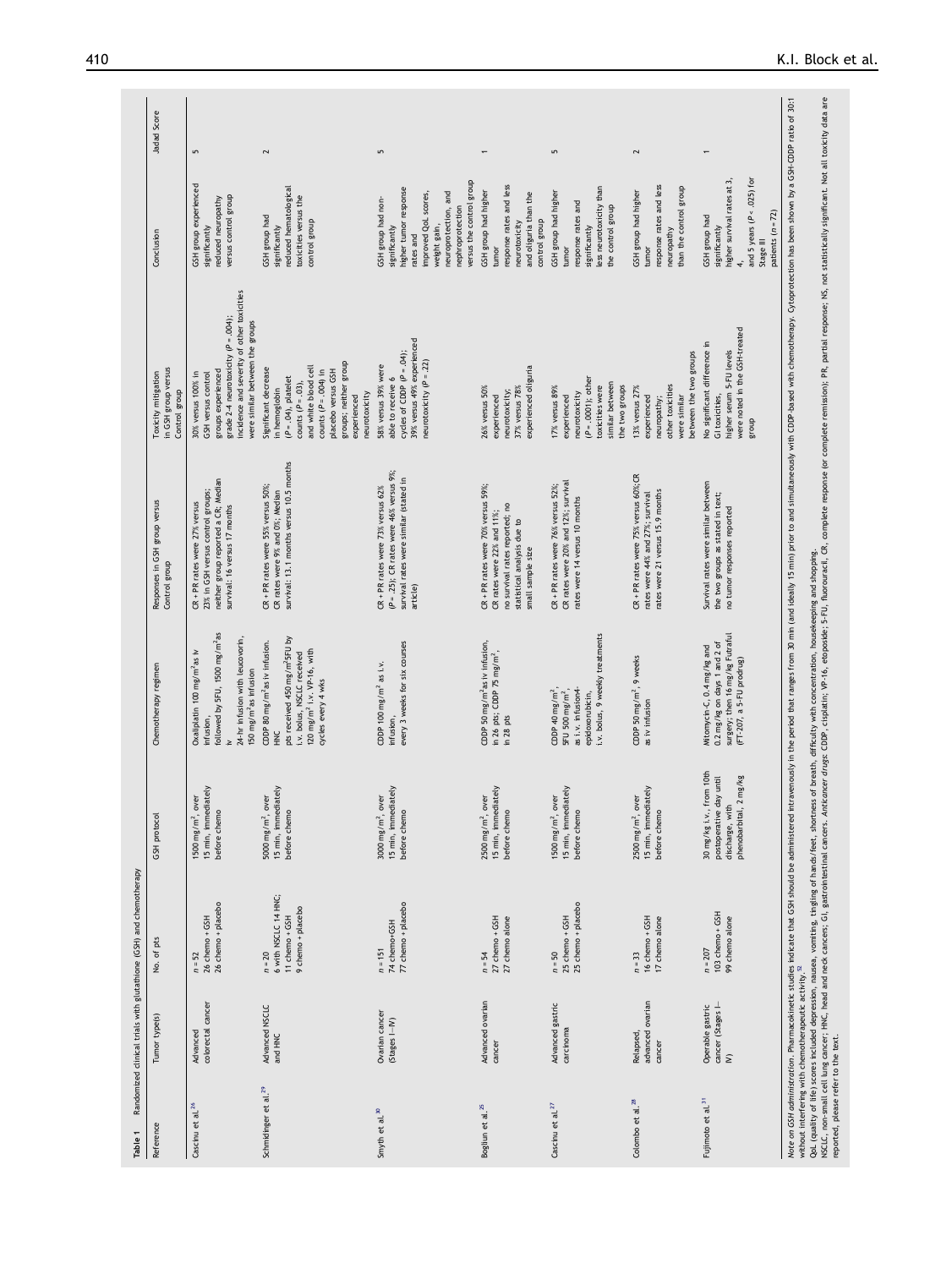<span id="page-4-0"></span>

| Reference                    | Tumor type(s)                                                                   | No. of pts                                                                       | <b>MLT</b> protocol            | Chemotherapy<br>regimen                                                                                                                       | Responses in MLT<br>group versus<br>Control group                                                                                                                                                              | <b>Toxicity mitigation</b><br>in MLT group versus<br>Control group                                                                                                                                                                                                                                                     | Conclusion                                                                                                                                                                                        | Jadad Score    |
|------------------------------|---------------------------------------------------------------------------------|----------------------------------------------------------------------------------|--------------------------------|-----------------------------------------------------------------------------------------------------------------------------------------------|----------------------------------------------------------------------------------------------------------------------------------------------------------------------------------------------------------------|------------------------------------------------------------------------------------------------------------------------------------------------------------------------------------------------------------------------------------------------------------------------------------------------------------------------|---------------------------------------------------------------------------------------------------------------------------------------------------------------------------------------------------|----------------|
| Lissoni et al. <sup>34</sup> | <b>Advanced NSCLC</b>                                                           | $n = 100$<br>50 chemo + MLT<br>50 chemo alone                                    | 20 mg orally in the<br>evening | CDDP 20 mg/m <sup>2</sup> as iv<br>infusion for 3 days;<br>etoposide 100 mg/<br>$m2/day$ iv for 3 days                                        | $CR + PR$ rates were<br>35% versus 18%<br>$(P < .05)$ ; CR rates<br>were $4%$ versus $0%$ ;<br>no control pts alive<br>after 2 yrs, while 6%<br>in the MLT group<br>were alive after 5<br>years ( $P < .001$ ) | 18% versus 41%<br>experienced<br>neurotoxicity<br>(P < .01); 14% versus<br>20% experienced<br>thrombocytopenia<br>$(P < .01)$ ; 6% versus<br>41% experienced<br>weight loss >10%<br>$(P < .001)$ ; 8% versus<br>35% experienced<br>asthenia ( $P < .005$ )                                                             | MLT group had<br>significantly<br>improved tumor<br>response and<br>survival rates and<br>significantly<br>reduced toxicities<br>versus control group                                             | $\mathbf{1}$   |
| Cerea et al. <sup>32</sup>   | Metastatic<br>colorectal cancer                                                 | $n = 30$<br>14 chemo + MLT<br>16 chemo alone                                     | 20 mg orally in the<br>evening | CPT-11 was given<br>i.v. at 125 mg/<br>$m2$ per wk for 9<br>consecutive wks                                                                   | $CR + PR$ rates were<br>36% versus 13% (NS);<br>neither group<br>reported a CR;<br>survival rates not<br>reported                                                                                              | 29% versus 38%<br>experienced<br>diarrhea grades 3-<br>4, resulting in a 50%<br>dose reduction (NS)                                                                                                                                                                                                                    | MLT group had<br>ignificant disease<br>control versus the<br>control group (86%<br>versus 44%, $P < .05$ );<br>toxicities were<br>reduced in MLT<br>roup, but not<br>statistically<br>significant | $\overline{2}$ |
| Lissoni et al. <sup>33</sup> | <b>Advanced NSCLC</b><br><b>Breast cancer</b><br><b>GI tumors</b><br><b>HNC</b> | $n = 250$<br><b>104 NSCLC;</b><br>77 breast ca;<br>42 GI tract cancer;<br>27 HNC | 20 mg orally in the<br>evening | NSCLC: CDDP + VP-<br>16 or GEM alone<br>Breast cancer: DOX<br>or mitoxantrone or<br>paclitaxel alone<br>GI tumors: 5FU, FA<br>HNC: 5FU + CDDP | $CR + PR$ rates were<br>34% versus 15%<br>$(P < .001)$ ; CR rates<br>were 5% and 0%<br>$(P < .02)$ ; 1-yr<br>survival rates were<br>51% versus 23%<br>(P < .001)                                               | 20% versus 43%<br>experienced<br>myelosupression<br>$(P < .001)$ ; 2% versus<br>13% experienced<br>neurotoxicity<br>$(P < .05)$ ; 2% versus<br>10% experienced<br>cardiotoxicity<br>$(P < .02)$ ; 10% versus<br>30% experienced<br>stomatitis $(P< .02)$ ;<br>27% versus 63%<br>experienced<br>asthenia ( $P < .001$ ) | MLT group had<br>significantly<br>improved tumor<br>response and<br>survival rates versus<br>control group; MLT<br>group had<br>significantly<br>reduced toxicities<br>versus control group       | $\overline{3}$ |
| Lissoni et al. <sup>35</sup> | <b>Advanced NSCLC</b>                                                           | $n = 70$<br>34 chemo + MLT<br>36 chemo alone                                     | 20 mg orally in the<br>evening | CDDP 20 $mg/m2$ as<br>iv infusion for 3<br>days;<br>etoposide 100 mg/<br>$m2/day$ iv for 3 days                                               | $CR + PR$ rates were<br>32% versus 17% (NS);<br>CR rates were 3%<br>versus $0\%$ ); 1-yr<br>survival rates were<br>44% versus 19%<br>(P < .05)                                                                 | 12% versus 36%<br>experienced<br>myelosuppression<br>$(P < .05)$ ; 0%<br>versus 14%<br>experienced<br>neuropathy<br>$(P < .05)$ ; 9% versus<br>33% experienced<br>asthenia $(P < .01)$ ;<br>and 0% versus 44%<br>experienced weight<br>$loss > 10\% (P < .001)$                                                        | MLT group had<br>significantly higher<br>1-yr survival rates<br>versus control<br>group; MLT group<br>had significantly<br>reduced toxicities<br>versus control group                             | $\mathbf{1}$   |

CR, complete response (or complete remission); PR, partial response; NS, not statistically significant QoL (quality of life) scores included depression, nausea, vomiting, tingling of hands/feet, shortness of breath, diffic concentration, housekeeping and shopping. NSCLC, non-small cell lung cancer; HNC, head and neck cancers; GI, gastrointestinal cancers.

Anticancer drugs: CDDP, cisplatin; VP-16, etoposide; GEM, gemcitabine; DOX, doxorubicin; 5FU, fluorouracil, FA, folinic acid (leucovorin); irinotecan, CPT-11; TAM, tamoxifen.

Not all toxicity data are reported, please refer to the text.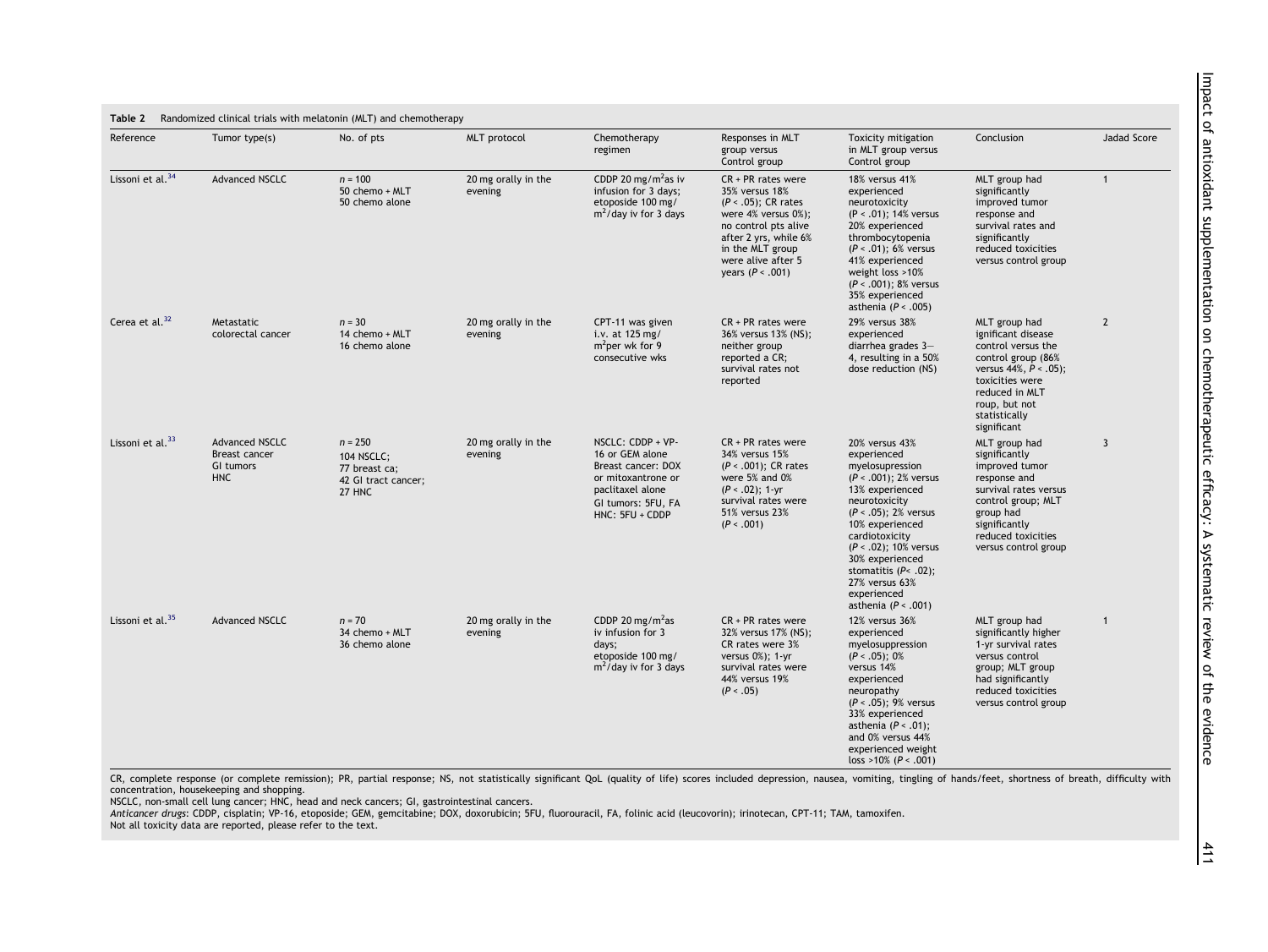<span id="page-5-0"></span>

| Reference                       | Tumor type(s)                                                                                                                           | No. of pts                                                                   | Antioxidant protocol                                                                                                                                                                | Chemotherapy<br>regimen                                                                                                                                                                                                     | Responses in<br>Antioxidant versus<br>Control group                                                                                                                                                | Toxicity mitigation in<br>Antioxidant group<br>versus Control                                                                                                                                                                                       | Conclusion                                                                                                                                                                                                                                                                                                                                                                   | Jadad Score    |
|---------------------------------|-----------------------------------------------------------------------------------------------------------------------------------------|------------------------------------------------------------------------------|-------------------------------------------------------------------------------------------------------------------------------------------------------------------------------------|-----------------------------------------------------------------------------------------------------------------------------------------------------------------------------------------------------------------------------|----------------------------------------------------------------------------------------------------------------------------------------------------------------------------------------------------|-----------------------------------------------------------------------------------------------------------------------------------------------------------------------------------------------------------------------------------------------------|------------------------------------------------------------------------------------------------------------------------------------------------------------------------------------------------------------------------------------------------------------------------------------------------------------------------------------------------------------------------------|----------------|
| Pathak et al. <sup>39</sup>     | Advanced NSCLC<br>(Stages IIIb and IV)                                                                                                  | $n = 136$<br>64 chemo + mixed<br>antioxidants versus<br>72 chemo alone       | Oral ascorbic acid<br>$(6100 \text{ mg/day})$ ,<br>vitamin E (1050 mg/<br>day) and beta-<br>carotene (60 mg/<br>day)                                                                | Paclitaxel (225 mg/<br>$m2$ as 3-h infusion on<br>day 1) and<br>carboplatin (dosage<br>based on most recent<br>creatinine clearance<br>value before each<br>chemo cycle)                                                    | $CR + PR$ rates were<br>37% versus 33%<br>$(P = .28)$ ; CR rates<br>were 3% versus 0%;<br>1 yr survival rates<br>were 39% versus 33%;<br>2 yr survival rates<br>were 16% versus 11%<br>$(P = .20)$ | No statistical<br>difference in<br>toxicities between<br>antioxidant and<br>control groups                                                                                                                                                          | No statistically<br>significant difference<br>in response or<br>survival rates<br>between groups,<br>however, antioxidant<br>group had non-<br>significant advantage<br>in both; antioxidants<br>did not reduce<br>toxicities                                                                                                                                                | $\overline{2}$ |
| Falsaperla et al. <sup>42</sup> | Hormone-refractory<br>prostate cancer<br>(chemo naïve)                                                                                  | $n = 48$ consecutive pts<br>24 chemo + Ellagic acid<br>versus 24 chemo alone | Ellagic acid, 180 mg<br>$(60 \text{ mg every } 8 \text{ h})$<br>taken orally before<br>meals during and<br>between chemo<br>cycles                                                  | Vinorelbine (25 mg/<br>$m2$ , weekly for 6 wks)<br>and estramustine<br>(280 mg, $3\times$ /day, for<br>$42 \text{ days}$                                                                                                    | $CR$ + PR rates were<br>58% versus 25%; CR<br>rates were 25%<br>versus 0% (NS); 2-<br>year survival rates<br>were 75% versus 58%<br>(NS)                                                           | 33% versus 75%<br>experienced<br>neutropenia<br>$(P < .05)$ . Data also<br>showed non-<br>statistically<br>significant decrease<br>in anemia, nausea,<br>anorexia, diarrhea,<br>and neuropathy in<br>antioxidant group                              | Ellagic acid group<br>had higher tumor<br>response and 2-yr<br>survival rates; Ellagic<br>acid group had<br>significantly<br>decreased<br>neutropenia as well<br>as non-statistically<br>significant reductions<br>in other toxicities                                                                                                                                       | $\overline{2}$ |
| Weijl et al. <sup>40</sup>      | Various malignant<br>tumors: testicular<br>(16), osteo-sarcoma<br>$(13)$ , GI $(6)$ ,<br>urogenital (5), H& N<br>$(5)$ , melanoma $(3)$ | $n = 48$ pts<br>25 chemo + antioxidants<br>versus 23<br>chemo + placebo      | Oral vitamin C (1 g, L-<br>ascorbic acid),<br>vitamin E (400 mg, as<br>dl-alpha-tocopherol-<br>acetate) and<br>selenium $(100 \mu g)$ ,<br>all dissolved in milky<br>white beverage | CDDP in varying dose<br>intensities (highest<br>planned dose:<br>100 mg/m <sup>2</sup> ) Each<br>cycle 1-5 days of<br>cytostatic drug<br>infusions repeated<br>every 21 days                                                | $CR + PR$ rates were<br>44% versus 48%; CR<br>rates were 36%<br>versus 26%; survival<br>rates were not<br>reported                                                                                 | No significant<br>reduction in<br>nephrotoxicity and<br>ototoxicity, except<br>in correlation<br>analysis with respect<br>to plasma<br>antioxidant levels;<br>also, more pts in<br>antioxidant group<br>received highest<br>planned CDDP<br>dosages | Response rates were<br>similar between the<br>two groups,<br>however, CR rates<br>were higher in<br>antioxidant group<br>than control group;<br>Authors report poor<br>pt adherence (46% of<br>all pts did not drink<br>the antioxidant<br>beverage during the<br>whole study period);<br>more pts in<br>antioxidant arm were<br>able to receive<br>optimal doses of<br>CDDP | $\overline{4}$ |
| Pace et al. <sup>41</sup>       | Various malignant<br>tumors: lung (15),<br>HNC $(5)$ , ovarian $(3)$ ,<br>urethral (2), gastric<br>$(1)$ , testicular $(1)$             | $n = 27$<br>13 chemo + vitamin E<br>versus 14 chemo alone                    | Vitamin E (300 mg/d,<br>alpha-tocopherol)<br>orally before chemo;<br>then continued for 3<br>months after<br>treatment                                                              | CDDP administered<br>in varying doses and<br>schedules based on<br>specific tumor site,<br>e.g., for lung cancer,<br>75 mg/m <sup>2</sup> on day 1<br>and GEM 1000 mg/m <sup>2</sup><br>on day 1 and day 8<br>every 3 weeks | $CR + PR$ rates were<br>62% versus 73% (NS);<br>CR rates and survival<br>rates were not<br>reported                                                                                                | 30.7% versus 85.7%<br>experienced<br>neurotoxicity<br>$(P < .01)$ ; other<br>toxicities were<br>similar between the<br>two groups                                                                                                                   | Control group had<br>higher tumor<br>response rate than<br>vitamin E group;<br>Vitamin E group had<br>a significant<br>reduction in severity<br>and incidence of<br>neurotoxicity                                                                                                                                                                                            | $\overline{2}$ |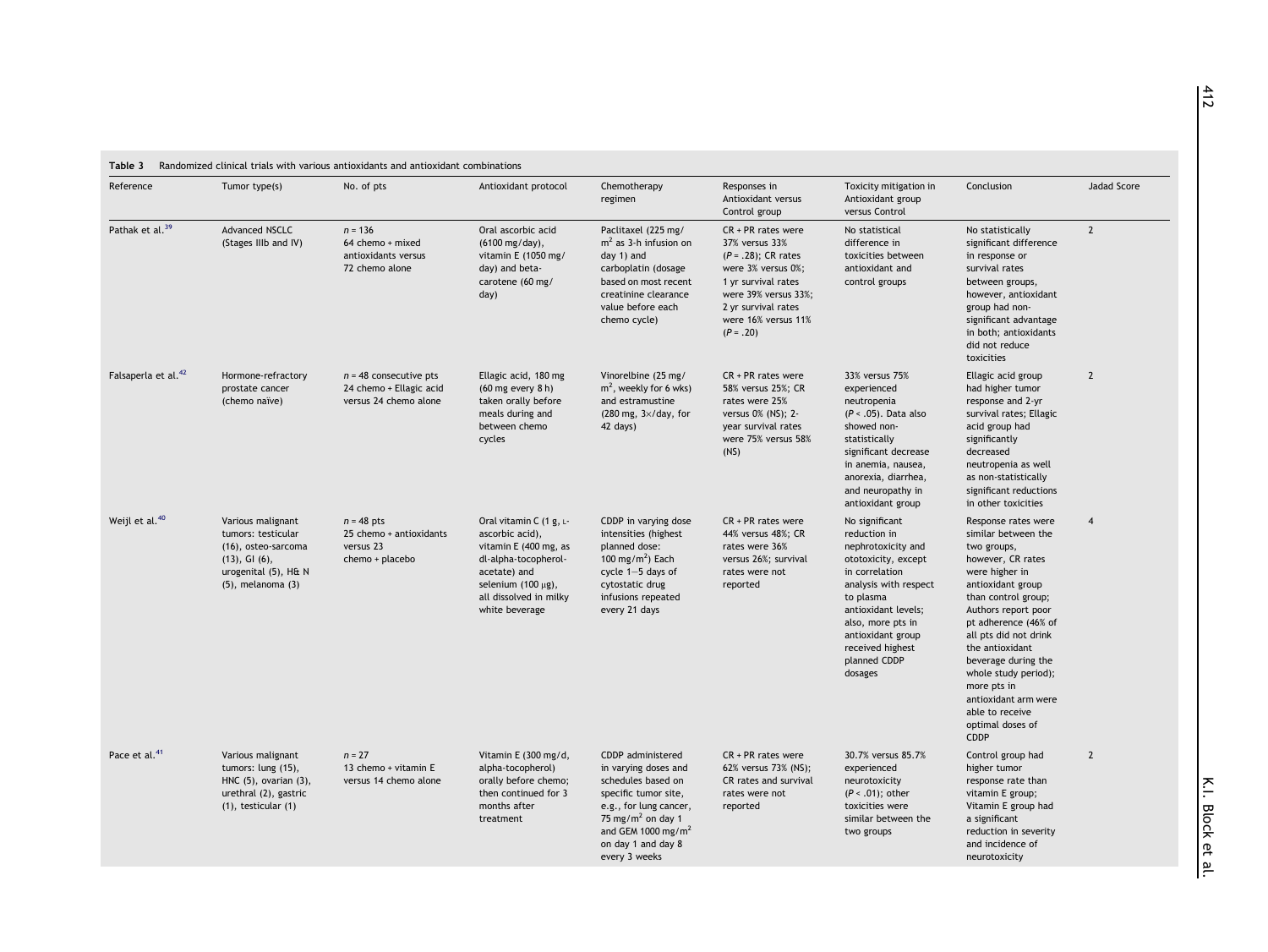| Goel et al. <sup>38</sup>     | Advanced breast<br>cancer (Stages IIIB<br>and IV)                                                                                  | $n = 30$<br>15 chemo + oral<br>vitamin C versus<br>15 chemo alone | Ascorbic acid, 10 g/<br>day, in two divided<br>oral doses,<br>throughout the<br>chemo treatment<br>period | Cyclophosphamide<br>$(600 \text{ mg/m}^2)$ ,<br>methotrexate<br>$(40 \text{ mg/m}^2)$ , and 5-<br>FU (600 mg/m <sup>2</sup> ), on<br>day 1 and day 8 of<br>each 28-day cycle                                                                                                                               | $CR + PR$ rates were<br>60% versus 33%;<br>neither group<br>reported a CR;<br>survival rates were<br>not reported                                                                              | <b>Toxicity differences</b><br>not reported                                                                                    | Ascorbic acid group<br>had higher tumor<br>response rates versus<br>control group; both<br>groups had<br>significant reduction<br>of lump size<br>$P = 0.0003$ for ascorbic<br>acid and $P = .03$ for<br>control                                                                                                                                                               | $\overline{2}$ |
|-------------------------------|------------------------------------------------------------------------------------------------------------------------------------|-------------------------------------------------------------------|-----------------------------------------------------------------------------------------------------------|------------------------------------------------------------------------------------------------------------------------------------------------------------------------------------------------------------------------------------------------------------------------------------------------------------|------------------------------------------------------------------------------------------------------------------------------------------------------------------------------------------------|--------------------------------------------------------------------------------------------------------------------------------|--------------------------------------------------------------------------------------------------------------------------------------------------------------------------------------------------------------------------------------------------------------------------------------------------------------------------------------------------------------------------------|----------------|
| Meyskens et al. <sup>45</sup> | CML in chronic phase<br>(persistent<br>leukocytosis of at<br>least $30,000$ mm <sup>3</sup><br>found on at least two<br>occasions) | $n = 124$<br>57 chemo + vitamin A<br>versus 67 chemo<br>alone     | Oral vitamin A<br>(50,000 IU/day, as<br>retinol)                                                          | Intermittent oral<br>pulse busulfan:<br>$8 \,\mathrm{mg/m^2}$ for 4 days<br>every 4 weeks until<br>chronic stable phase<br>was reached in terms<br>of leukocyte counts<br>$(50,000$ mm <sup>3</sup> and<br>$>6000$ mm <sup>3</sup> ; chemo<br>restarted when<br>counts reached<br>50,000 mm <sup>3</sup> ) | No tumor response<br>rates were reported;<br>5-yr survival: 48%<br>versus 30%; after<br>adjustment for<br>survival-related<br>factors                                                          | 23% versus 4%<br>experienced more<br>grade 2+ toxicities<br>$(P = .002)$                                                       | Vitamin A had higher<br>5-yr survival rates<br>versus control group;<br>only study where<br>antioxidant group<br>experienced<br>significantly more<br>toxicities than<br>control group;<br>significantly greater<br>risk of disease<br>progression (53%;<br>$P = .022$ ) and death<br>$(60\%; P=.014)$ in<br>chemo alone group<br>versus vitamin A<br>supplemented<br>patients | $\overline{2}$ |
| Israel et al. <sup>46</sup>   | Metastatic breast<br>cancer                                                                                                        | $n = 100$<br>50 chemo + vitamin A<br>versus 50 chemo<br>alone     | Vitamin A (350,000-<br>500,000 IU/day,<br>according to body<br>weight)                                    | Cyclophosphamide,<br>bleomycin,<br>doxorubicin and<br>5-FU, in varying<br>treatment doses and<br>schedules                                                                                                                                                                                                 | $CR + PR$ rates were<br>77% versus 67%; CR<br>rates were 38%<br>versus $15\% (P < .02)$ ;<br>projected 43 mo<br>survival for<br>responders: 93%<br>versus $30\%$ (P < .02)                     | No comparative<br>toxicity analysis was<br>undertaken                                                                          | Vitamin A group had<br>significantly<br>improved tumor<br>response and survival<br>rates versus control<br>group;<br>postmenopausal<br>women survival rates<br>at 43 mo 78% versus<br>19% $(P < .02)$                                                                                                                                                                          | $\overline{1}$ |
| Mvers et al. <sup>36</sup>    | Various malignant<br>tumors: breast,<br>lymphoma, soft-<br>tissue sarcoma                                                          | $n = 24$<br>12 chemo + NAC<br>versus 12 chemo<br>alone            | NAC, oral, 5.5 gm/m <sup>2</sup><br>prior to each chemo<br>treatment                                      | Doxorubicin, 75 mg/<br>$m2$ i.v. every 4 wks                                                                                                                                                                                                                                                               | $CR + PR$ rates were<br>17% versus 7%; CR<br>rates were 4% versus<br>0%; no survival rates<br>were reported; no<br>statistical analysis<br>was conducted due<br>to diversity of tumor<br>types | NAC group<br>experienced slightly<br>more toxicities<br>(nausea, alopecia,<br>diarrhea,<br>leucopenia) versus<br>control group | NAC group had higher<br>tumor response rates<br>versus control group;<br>NAC group<br>experienced slightly<br>more toxicities<br>versus control group                                                                                                                                                                                                                          | $\overline{2}$ |

CR, complete response (or complete remission); SD, stable disease; PR, partial response; NS, non-significant.

QoL (quality of life) scores included depression, nausea, vomiting, tingling of hands/feet, shortness of breath, difficulty with concentration, housekeeping and shopping.

NSCLC, non-small cell lung cancer; HNC, head and neck cancers; GI, gastrointestinal cancers; CML, chronic myelogenous leukemia.

Anticancer drugs and supplements: CDDP, cisplatin; VP-16, etoposide; GEM, gemcitabine; DOX, doxorubicin; SFU, fluorouracil; FA, folinic acid (leucovorin); irinotecan, CPT-11; TAM, tamoxifen; NAC, N-acetylcysteine Not all t please refer to the text.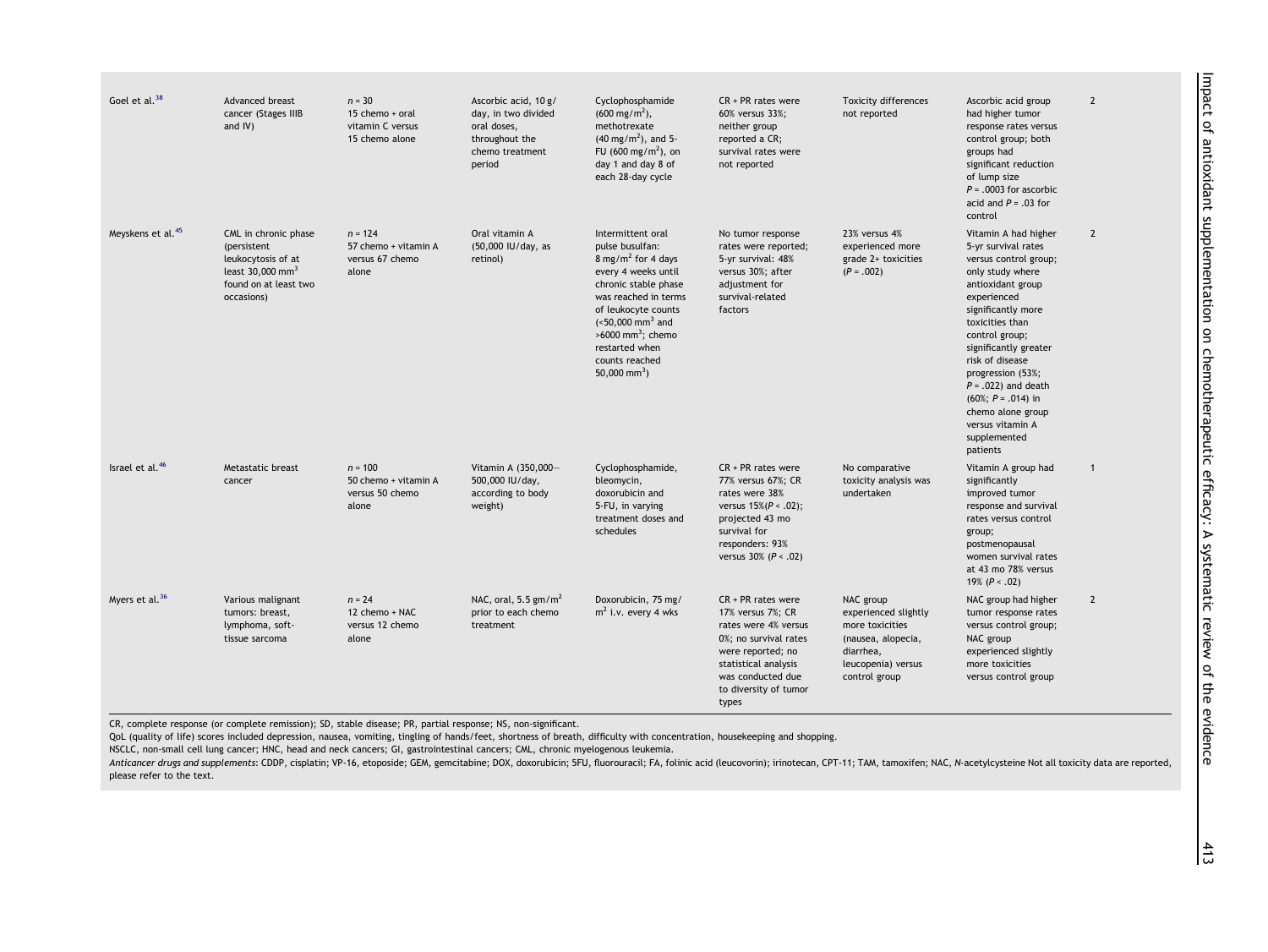studies, although antioxidants were administered, they were not administered concurrently with chemotherapy (245), or the antioxidant administered was synthetic (43). Synthetic antioxidants were not included in this study due to their inclusion in previous reviews.<sup>[23,24](#page-10-0)</sup> Twenty-eight of the studies met other inclusion criteria but did not report survival or treatment response data in the results. Also, five studies met the inclusion criteria, but were preliminary reports of studies that are included in the review. All studies were evaluated according to the Jadad scoring method. Results are provided in [Tables 1–3](#page-3-0).

The majority of the articles reported the use of glutathione (GSH) with chemotherapy (7) (see [Table 1\)](#page-3-0). Melatonin (MLT) was administered in four of the studies, three of which were from the same group in Italy (see [Table 2](#page-4-0)). Two studies included vitamin A, two looked at a mix of antioxidants (vitamins C and E and selenium) and (vitamins C and E and beta-carotene). Only one study was included for each of the following: vitamin C, vitamin E, N-acetylcysteine, and ellagic acid (see [Table 3](#page-5-0)).

Because the studies evaluated a variety of antioxidants in several different disease settings, meta-analysis was not considered advisable, and systematic review was chosen to summarize results of the studies.

#### Summary of studies

Glutathione and chemotherapy. Of the studies that evaluated glutathione given with chemotherapy intravenously, six of the seven trials combined glutathione with platinum-based drugs to treat a variety of cancer types ([Table](#page-3-0)  $1$ ).<sup>[25–30](#page-10-0)</sup> All trials were performed in subjects with advanced or relapsed disease. Due to the known dose-limiting toxicities of platinum-based chemotherapy (neuropathy, ototoxicity, myelosuppression), the primary objective of these studies was to evaluate GSH for its neuroprotective effects. Reduced toxicities for patients undergoing chemotherapy often allow for a higher quality of life, less dose-reduction and completion of full chemotherapy regimens. In a larger study by Smyth et al.,  $30\,$  $30\,$  58% of patients taking GSH were able to receive the full six cycles of chemotherapy, versus only 39% of the placebo group ( $P = .04$ ). Specifically, significantly fewer patients in the GSH group experienced nephrotoxicity that kept them from receiving six cycles of treatment (11) than the control group (26)  $(P = .012)$ .

Of six studies that reported on neurotoxicity, all of them observed similar<sup>[29](#page-10-0)</sup> or greater<sup>[25–28,30](#page-10-0)</sup> reductions in neurotoxicity for the GSH group versus the control group, and two showed statistically significant reductions.<sup>26,27</sup> Both significant reductions were reported by Cascinu et al. in two separate studies. In one study with 50 patients, a significant difference in the occurrence of neurotoxicity was seen between patients on GSH (17%) and the control group (89%)  $(P = .0001).^{27}$  $(P = .0001).^{27}$  $(P = .0001).^{27}$  In another study with 52 patients, 26% of the control group experienced grade three or four neurotoxicity, while none (0%) of the GSH group experienced grade three or four neurotoxicity  $(P = .01).^{26}$  $(P = .01).^{26}$  $(P = .01).^{26}$ 

Survival and/or treatment response data were also provided by the studies. For the six studies that reported overall response rates (complete response + partial response), none reported significantly lower response or survival in antioxidant supplemented groups versus control groups (one study did not report any statistical analysis). $25-30$ One study reported a significant advantage in complete response rates for patients taking GSH within a subgroup of patients (24) who were surgically restaged.[30](#page-10-0) Based on 'pathological' response, the GSH group reported a complete response in six of 13 patients versus only one of 11 patients in the control group  $(P = .014)$ . In a study by Colombo et al., $^{28}$  $^{28}$  $^{28}$  a non-significant advantage was shown by GSH supplemented patients who had both higher overall response rates than those patients receiving placebo (75% versus 60%, respectively), as well as higher complete response rates (44% versus 27%, respectively). Of note is that the GSH group achieved a superior response rate despite having a larger average tumor burden.

Only one study compared the effects of a non-platinumbased chemotherapy (mitomycin C and FT-207 (a 5-FU prodrug)) plus placebo with chemotherapy plus supplementation of both phenobarbital and  $GSH.<sup>31</sup>$  $GSH.<sup>31</sup>$  $GSH.<sup>31</sup>$  While the overall results were essentially the same between the two groups (only a slightly better treatment response was seen in the GSH supplemented group), when patients were grouped by gastric cancer stages, stage III patients had statistically significant higher survival rates for years 3–5 than the control group; the finding of statistical significance in this subgroup may have been more likely due to a larger number of subjects ( $n = 72$  versus  $n - 38$ , 48 and 44 in other stages).

Melatonin and chemotherapy. Of four studies that compared melatonin supplementation to placebo, all reported better overall outcomes in those patients taking MLT than those taking placebo [\(Table 2](#page-4-0)).  $32-35$  Three of the studies were conducted by Lissoni et  $aL^{33-35}$  and reported statistically significant increases in survival rates for those taking melatonin supplements. Response rates were also significantly higher in patients taking melatonin in two of the three Lissoni studies (35% versus 18%, P < 0.05 and 34% versus 15%,  $P < .001$ ).<sup>[33,34](#page-10-0)</sup> Additionally, the number of patients with progressive disease was significantly lower in the MLT group than in the control group (12% versus 39%,  $P < .01$ ).<sup>[34](#page-10-0)</sup> In the study by Cerea et al.,  $32$  no survival rates were reported, however, disease stabilization rates (partial response plus stable disease) were significantly higher in patients taking MLT than those taking placebo (86% versus 44%,  $P < .05$ ). The advanced disease stage of subjects in these trials, and the paucity of studies from research groups other than Lissoni et al. limit the generalizability of these results.

N-acetylcysteine (NAC) and chemotherapy. Only one study that evaluated NAC with chemotherapy met the inclusion criteria [\(Table 3](#page-5-0)). Myers et al. evaluated the potential cardioprotective effect of adjuvant NAC on 24 patients who had failed to respond to their previous chemotherapy regi-mens.<sup>[36](#page-10-0)</sup> While no cardioprotective effect was seen, 50% of the NAC-supplemented patients had stable disease or partial remissions versus 33% of the placebo group. However, no statistical analysis of these results was performed due to the diverse tumor types involved. Further, the small number of patients and the advanced disease stage limits the strength of this conclusion.

Vitamin C, mixed supplements, and chemotherapy. While the value of vitamin C as a potential cancer treatment has been debated for decades,  $37$  only one RCT was found that evaluated vitamin C treatment concurrently with che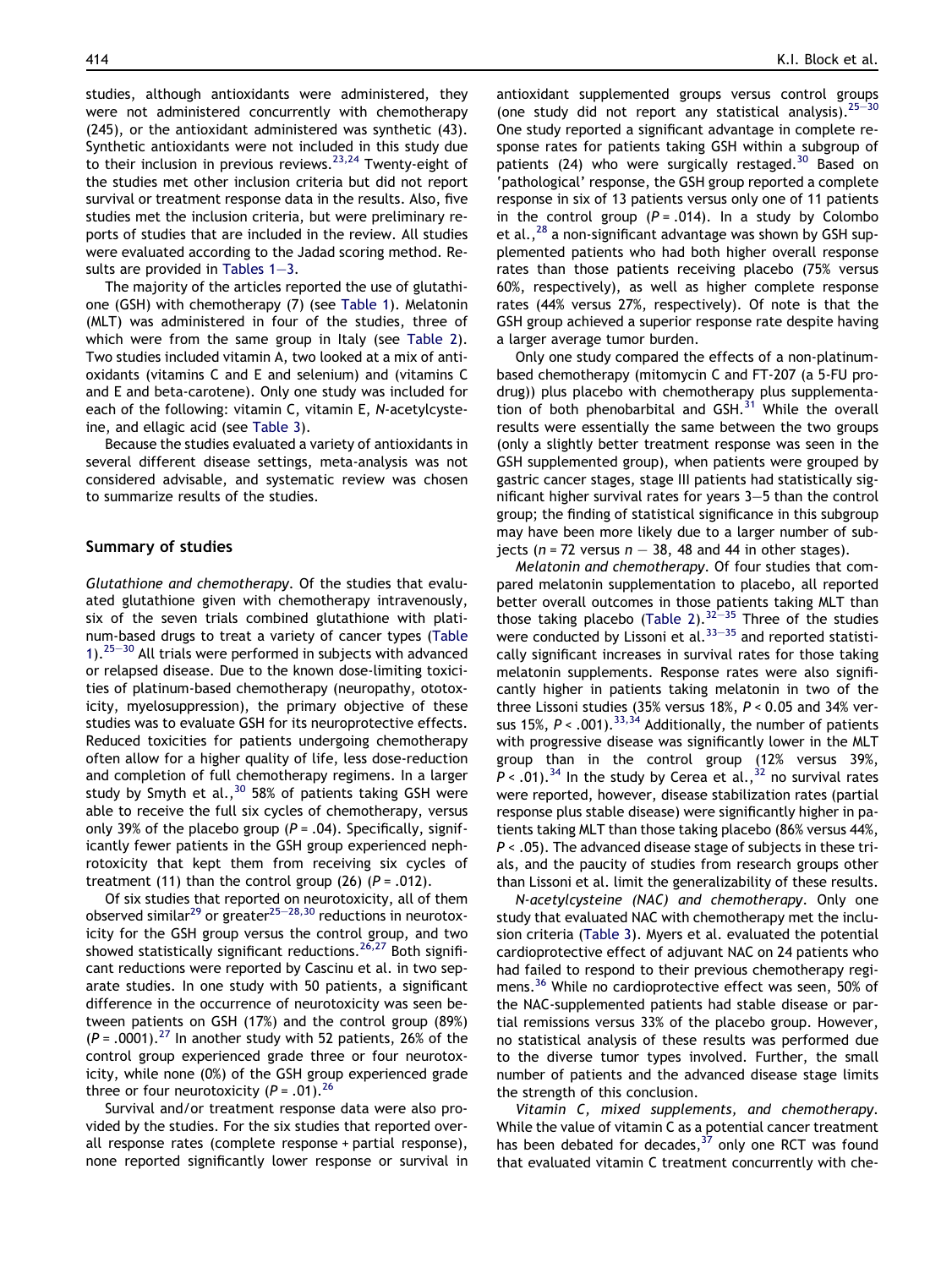motherapy and reported on outcomes ([Table 3\)](#page-5-0). $38$  In this study, a non-significant advantage was shown in objective response (complete response + partial response), which was higher in the vitamin C supplemented group (60%) than the placebo arm (33%). Additionally, while both the vitamin C group and the control group had significant reductions in the sizes of the average lump diameter before and after treatment, the mean change was  $3.53 \pm .73$  in the vitamin C group versus  $1.93 \pm .77$  in the control group.

Two recently published studies  $39,40$  have included vitamin C as part of an antioxidant mixture given concurrently with chemotherapy. Pathak et al. evaluated vitamins C, E and beta carotene,<sup>[39](#page-10-0)</sup> while Weijl et al. evaluated vitamins C, E and selenium.<sup>40</sup> Weijl reported poor adherence to the supplemental regimen: 46% of all patients did not drink the beverage (placebo or antioxidant) throughout the entire study. While the overall response rates were similar between the two groups (48% antioxidant group versus 44% control group), nine patients had a complete response in the antioxidant group, versus six patients in the placebo arm. A statistically significant correlation regarding improvement in toxicities was found between patients with the highest serum levels of the antioxidant supplements and the lowest loss of high-tone hearing after three cycles of chemotherapy  $(P = .019)$ .

In the study by Pathak et al., while none of the results achieved statistical significance, an advantage in overall response rates (37% versus 33%) and median survival (11 months versus 9 months) was seen for patients taking the antioxidant supplements.

Vitamin E and chemotherapy. Pace et al. evaluated oral vitamin E supplements for a neuroprotective effect when combined with platinum-based chemotherapy ([Table 3\)](#page-5-0). $41$ A significant difference was seen between the incidence of neurotoxicity in the vitamin E supplemented group (31%) versus the placebo arm (86%) ( $P < .01$ ). While not statistically significant, objective response (complete response plus partial response) was higher in the placebo group (73%) than in the supplemented patients (62%).

Ellagic acid and chemotherapy. Falsaperla et al. found prostate cancer patients taking ellagic acid had significantly decreased neutropenia over patients taking a placebo (33% versus 75%,  $P < .05$ ) [\(Table 3](#page-5-0)).<sup>[42](#page-10-0)</sup> The ellagic acid group also showed slight, non-significantly higher survival times (ellagic acid group 5.85 months versus placebo 4.55 months), more complete responses (25% versus 0%), and greater reductions in serum PSA levels (>75% reduction: 58.3% versus 33.3%) than the control group in this high-risk subject population.

Vitamin A and chemotherapy. Two studies evaluated supplementation with vitamin A, a weaker antioxidant,  $43,44$ Meyskens et al.<sup>[45](#page-11-0)</sup> and Israel et al. ([Table 3](#page-5-0)).<sup>[46](#page-11-0)</sup> Israel et al. observed that patients supplemented with vitamin A showed a greater than twofold increase in the complete response rate (38% versus 15% for controls,  $P < .02$ ). Among chemotherapy responders in both groups, the projected 43-month survival rate, based on a life table analysis using the Kaplan–Meier method and logrank test, was 93% in vitamin Asupplemented responders versus 30% in non-supplemented responders  $(P < .02)$ . Classification of patients by menopausal status indicated that serum retinol levels were significantly elevated only in postmenopausal patients supplemented with vitamin A ( $P < .001$ ). For this subgroup, the response rates, duration of response and projected survival were significantly elevated. Postmenopausal patients on vitamin A  $(n = 25)$  had a 78% chance of surviving 43 months, compared to 19% for non-supplemented  $(n = 30)$ postmenopausal women  $(P < .02)$ .

In the study by Meyskens et al., patients in the control group experienced less grade 2 + toxicities (4%) than the vitamin A group (23%) ( $P = .002$ ). This was the only study to report a statistically significant reduction of toxicity in the control group versus the antioxidant group, which was not unexpected for vitamin A supplementation. Patients in the vitamin A group had longer durations of clinical progression-free survival (median 46 months) and overall survival (51 months) compared to those in the chemotherapy-alone group (38 and 44 months, respectively); however, the differences were not statistically significant.

#### **Discussion**

#### Overview of outcomes

From the 19 studies included in this review, no evidence was found that supported concerns that antioxidant supplementation given concurrently with ROS-generating chemotherapy diminished the efficacy of the chemotherapy in study populations comprising mostly advanced or relapsed patients. In contrast, 17 of the 19 RCTs included in this review showed either a statistically significant advantage or nonsignificantly higher survival and/or treatment response in those patients given antioxidants. Specifically, of 13 reports on survival, all showed similar<sup>[26,29–31,39](#page-10-0)</sup> or better<sup>[27,28,33–35,](#page-10-0)</sup>  $42,45,46$  (four being statistically significant<sup>33-35,46</sup>) survival rates for the antioxidant group over the control group. Additionally, while one study reported similar survival results between the antioxidant arm and control overall, the largest subgroup (stage III patients taking antioxidants) was found to have a statistically significant survival advantage compared to the control group.<sup>[31](#page-10-0)</sup>

For the 17 studies that reported overall response, 16 reported similar[26,29,39,40](#page-10-0) or better[25,27,28,30,32–36,38,42,46](#page-10-0) overall response rates for the antioxidant supplemented group (two being statistically significant<sup>[33,34](#page-10-0)</sup>) than the control group. Of 15 studies that reported complete response rates, all reported similar<sup>26,29,32,34-36,38,39</sup> or bet-ter<sup>[25,27,28,33,40,42,46](#page-10-0)</sup> (two being statistically significant<sup>[33,46](#page-10-0)</sup>) response rates for the antioxidant supplemented group than the control group. One study reported complete response rates for a subgroup (surgically restaged patients taking antioxidants) that responded significantly better than the control group (46% versus 9%,  $P = .014$ ).<sup>[30](#page-10-0)</sup> No studies reported significantly worse survival or response in the antioxidant supplement group.

Toxicities were also improved by antioxidant supplementation. Of 17 studies that reported general toxicities (nonneurological toxicities), 15 showed similar<sup>26-28,31,39-41</sup> or reduced<sup>25,29,30,32-35,42</sup> toxicities (three of which were statistically significant $33-35$ ) in the antioxidant group when compared with the control group. Only one study reported significantly greater general toxicity in the antioxidant group than the control,<sup>[45](#page-11-0)</sup> although these results were not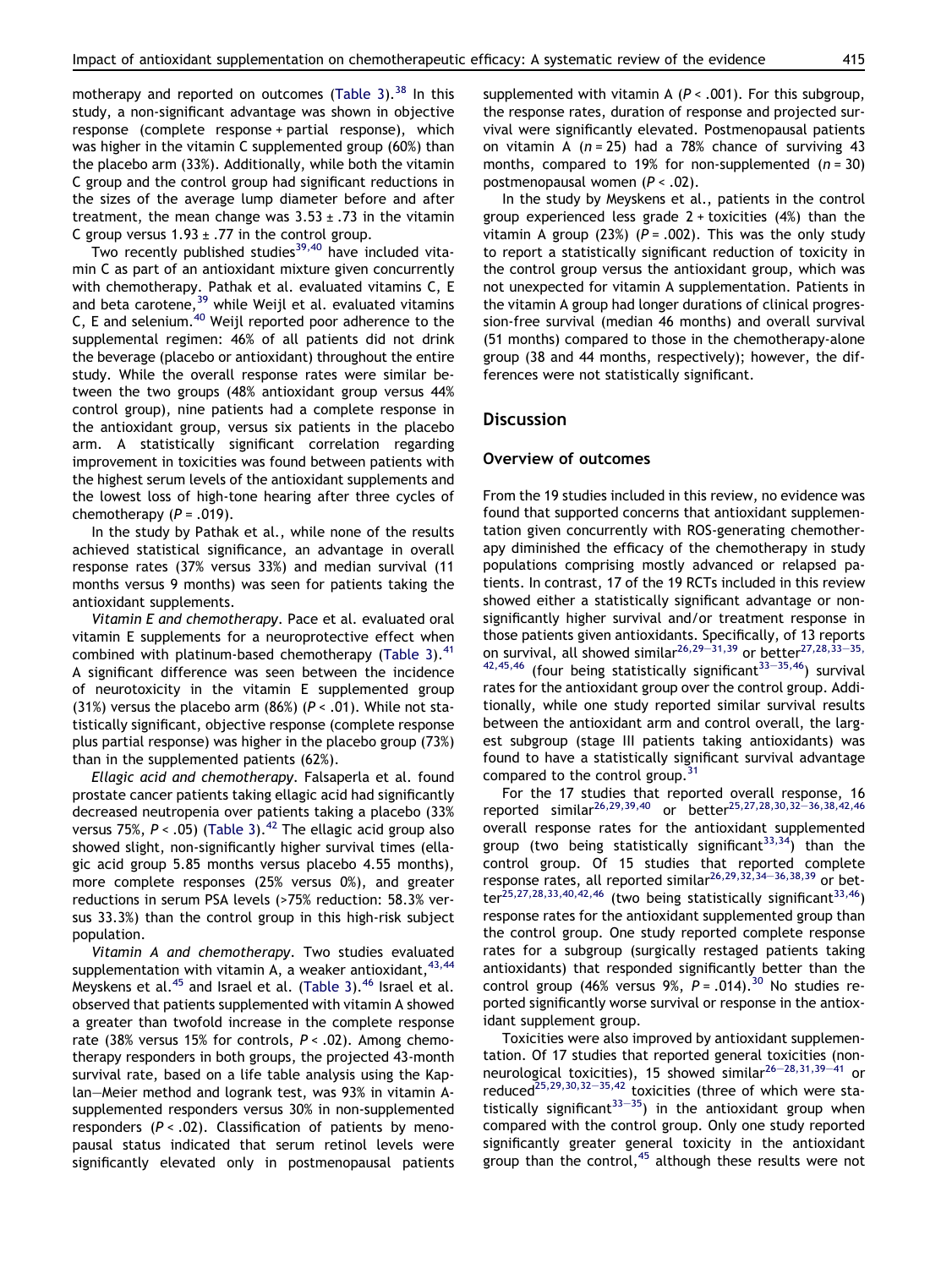<span id="page-9-0"></span>surprising due to the well documented toxicities of highdose vitamin  $A^{17}$  $A^{17}$  $A^{17}$  In another study, two of eight toxicities measured were non-significantly higher, however, these results were difficult to interpret due to non-adherence within the antioxidant group.<sup>[36](#page-10-0)</sup> Eleven studies reported specifically on neurotoxicity and all  $11$  showed the antioxidant supplement group experienced similar<sup>[29](#page-10-0)</sup> or less neurotoxicity $^{25-28,30,33-35,41,42}$  (six being statistically significant $^{26,27,4}$  $^{26,27,4}$  $^{26,27,4}$  $33-35,41$ ) than the control group. The variety of outcome measures and cancers treated in the studies reviewed do not allow final conclusions on the question of tumor protection by antioxidants, and this question remains open. Interactions with other agents are also possible; for instance, one clinical study not included in this review found that a combination of vitamin E and the antihypertensive nifedipine decreased acute cardiac toxicity, but increased the clearance of doxorubicin. $47$  Synthetic antioxidants such as amifostine, used concurrently with chemotherapy to reduce side effects have yet to demonstrate interference with chemotherapeutic efficacy, though the potential for interfer-ence remains somewhat controversial.<sup>[48](#page-11-0)</sup>

While all of the regimens in the studies in this review included at least one drug of a class thought to produce higher levels of oxidative stress (e.g. anthracyclines, platinum coordination complexes), there is some indication that free-radical induced damage may not be the only mecha-nism of action of these drugs.<sup>[49](#page-11-0)</sup> Thus, while antioxidants may have reduced free-radical damage to normal tissues leading to diminished toxicity, the non-oxidative cytotoxic mechanisms of the drugs may remain unaffected by antioxidant supplementation. Further, the significant reductions in toxicity may alleviate dose-limiting toxicities to such an extent that more patients successfully complete prescribed regimens. Three studies reviewed reported that antioxidant groups experienced better treatment tolerance in terms of less dose-reduction and higher rates of completing full chemotherapy regimens than control groups.[28,30,32](#page-10-0)

#### Study limitations

The 19 RCTs summarized in this review encompassed diverse populations of cancer patients in terms of tumor and treatment type. The studies should generally be regarded as Phase II studies because of their small size, and are thus most suitable for obtaining treatment response data. Presentation of survival data may be considered somewhat premature, though nevertheless intriguing. To reliably assess modest yet clinically important treatment effects, trials with substantially larger sample sizes would be necessary. Some studies identified in this review may have been designed and powered to detect differences in toxicity rather than in treatment response or survival. Lack of adequate statistical power to detect differences in survival or response would render those studies showing similar or non-significantly better results in the antioxidant arms difficult to interpret. However, in the absence of statistical power calculations (either a priori or post hoc), a common problem in most randomized trials, it is difficult to say whether clinically important effects may have been missed in the smaller trials.<sup>[50](#page-11-0)</sup> Most of the subjects in the studies had advanced or relapsed disease; the applicability of these results in patients with earlier, more chemosensitive disease is not addressed by these studies. Jadad scores for many of the studies were low; only four studies were found that included double-blinding in the procedure. Of the studies that did use double-blinding, three evaluated neurotoxicity, two of which reported a statistically significant reduction of neurotoxicity in the antioxidant supplemented groups.<sup>26,27,30,40</sup> The response rates were similar to or nonsignificantly greater than those of control groups in all four studies.

#### Implications for clinical practice

This systematic review, the first to consider the impact of antioxidant supplementation in combination with chemotherapy, provides suggestive evidence that antioxidant supplementation helps reduce some adverse reactions including neurotoxicity, thrombocytopenia, diarrhea, thus enabling increased or uninterrupted dosing in patients who otherwise may discontinue treatment due to side effects. The importance of reducing dose-limiting toxicities was shown recently by Neugut et al. $51$  In this study, colon cancer patients over age 65 who received a full five to seven months of chemotherapy had higher survival rates than those who only received one to four months of treatment. Furthermore, among the 30% of patients who dropped out of chemotherapy treatment early, mortality rates were twice those of the group who completed therapy.

While many of the trials summarized in this review found survival and/or treatment response rates to be similar or higher in the antioxidant groups than placebo, the number of small, underpowered studies and diversity of tumor and treatment type limits any clear conclusions about potential additive effects of antioxidant supplementation during chemotherapy. However, this review did not detect diminished chemotherapeutic efficacy in patients receiving antioxidant supplementation in randomized trials. The lack of negative impact of antioxidant supplementation on efficacy of ROSgenerating chemotherapy in the studies reviewed, and the potential to diminish dose-limiting toxicity suggest that the clinical application of antioxidant supplementation during chemotherapy should be further explored. Future research on concurrent use of antioxidants and chemotherapy should employ larger sample sizes and better research designs.

#### References

- 1. Boon H, Stewart M, Kennard MA, et al. Use of complementary/ alternative medicine by breast cancer survivors in Ontario: prevalence and perceptions. J Clin Oncol 2000;18:2515-21.
- 2. Burstein HJ, Gelber S, Guadagnoli E, Weeks JC. Use of alternative medicine by women with early-stage breast cancer. New Engl J Med 1999;340:1733–9.
- 3. Gupta D, Lis CG, Birdsall TC, Grutsch JF. The use of dietary supplements in a community hospital comprehensive cancer center: implications for conventional cancer care. Support Care Cancer 2005;13:912–9.
- 4. Kumar NB, Hopkins K, Allen K, et al. Use of complementary/ integrative nutritional therapies during cancer treatment: implications in clinical practice. Cancer Control 2002;9: 236–43.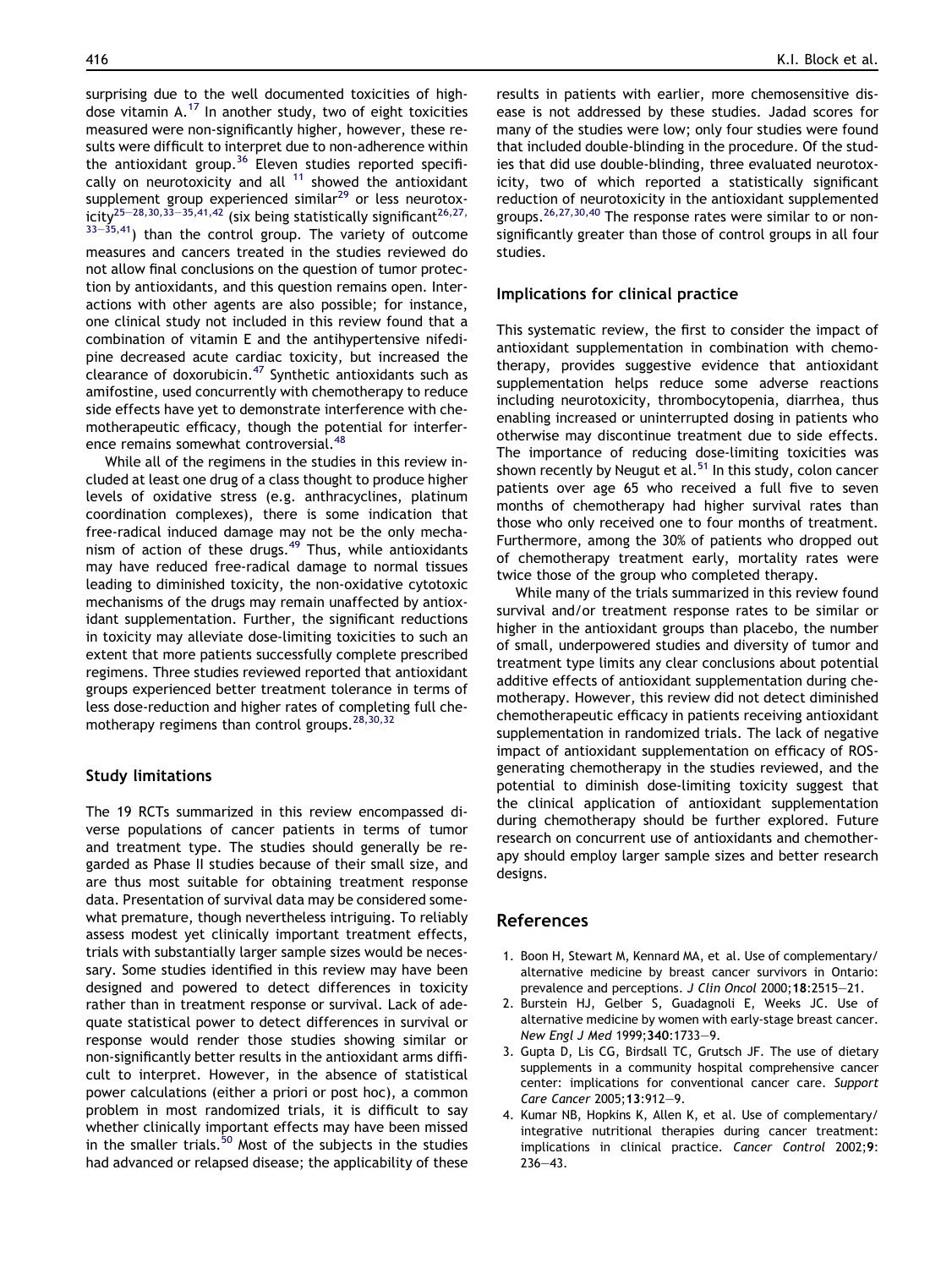- <span id="page-10-0"></span>5. Lee MM, Lin SS, Wrensch MR, Adler SR, Eisenberg D. Alternative therapies used by women with breast cancer in four ethnic populations. J Natl Cancer Inst 2000;92:42–7.
- 6. Molassiotis A, Fernandez-Ortega P, Pud D, et al. Complementary and alternative medicine use in colorectal cancer patients in seven European countries. Complement Ther Med 2005;13: 251–7.
- 7. Molassiotis A, Ozden G, Platin N, et al. Complementary and alternative medicine use in patients with head and neck cancers in Europe. Eur J Cancer Care (Engl) 2006;15:19–24.
- 8. Molassiotis A, Scott JA, Kearney N, et al. Complementary and alternative medicine use in breast cancer patients in Europe. Support Care Cancer 2006;14:260–7.
- 9. Richardson MA, Sanders T, Palmer JL, Greisinger A, Singletary SE. Complementary/alternative medicine use in a comprehensive cancer center and the implications for oncology. J Clin Oncol 2000;18:2505–14.
- 10. VandeCreek L, Rogers E, Lester J. Use of alternative therapies among breast cancer outpatients compared with the general population. Altern Ther Health Med 1999;5:71–6.
- 11. Verhoef M, Balneaves L, Boon H, Vroejindewey A. Reasons for and characteristics associated with complementary and alternative medicine use among adult cancer patients: a systematic review. Integr Cancer Ther 2004;3:1–12.
- 12. D'Andrea GM. Use of antioxidants during chemotherapy and radiotherapy should be avoided. CA Cancer J Clin 2005;55: 319–21.
- 13. Conklin KA. Chemotherapy-associated oxidative stress: impact on chemotherapeutic effectiveness. Integr Cancer Ther 2004;  $3.294 - 300$
- 14. Alberts DS, Noel JK. Cisplatin-associated neurotoxicity: can it be prevented? Anticancer Drugs 1995;6:369–83.
- 15. Taguchi T, Nazneen A, Abid MR, Razzaque MS. Cisplatinassociated nephrotoxicity and pathological events. Contrib Nephrol 2005;148:107–21.
- 16. Hrelia S, Bordoni A, Angeloni C, Leoncini E, Biagi P. Nutritional interventions to counteract oxidative stress in cardiac cells. Ital J Biochem 2004;53:157–63.
- 17. Hardman J, Limbird L, Molinoff P, Ruddon R, Gilman A. Goodman and Gilman's the pharmacological basis of therapeutics. 9th ed. New York: McGraw-Hill; 1996.
- 18. Ladas EJ, Jacobson JS, Kennedy DD, et al. Antioxidants and cancer therapy: a systematic review. J Clin Oncol 2004;22: 517–28.
- 19. Erhola M, Toyokuni S, Okada K, et al. Biomarker evidence of DNA oxidation in lung cancer patients: association of urinary 8-hydroxy-2'-deoxyguanosine excretion with radiotherapy, chemotherapy, and response to treatment. FEBS Lett 1997;409:287–91.
- 20. Sangeetha P, Das UN, Koratkar R, Suryaprabha P. Increase in free radical generation and lipid peroxidation following chemotherapy in patients with cancer. Free Radic Biol Med 1990;8:15–9.
- 21. Undertaking systematic reviews of research on effectiveness CRD report number 4 (2nd ed.); 2001.
- 22. Jadad AR, Moore RA, Carroll D, et al. Assessing the quality of reports of randomized clinical trials: is blinding necessary? Control Clin Trials 1996;17:1–12.
- 23. Gopal R. Non-small cell lung cancer: the role of cytoprotection in treating therapy-related toxicity. J Support Oncol 2004;2:  $13 - 7$
- 24. McCumber LM. The potential influence of cell protectors for dose escalation in cancer therapy: an analysis of amifostine. Med Dosim 2004;29:139–43.
- 25. Bogliun G, Marzorati L, Marzola M, et al. Neurotoxicity of cisplatin  $+/-$  reduced glutathione in first-line treatment of advanced ovarian cancer. Int J Gynecol Cancer 1996;6: 415–9.
- 26. Cascinu S, Catalano V, Cordella L, et al. Neuroprotective effect of reduced glutathione on oxaliplatin-based chemotherapy in advanced colorectal cancer: a randomized, doubleblind, placebo-controlled trial. J Clin Oncol 2002;20:3478–83.
- 27. Cascinu S, Cordella L, Del Ferro E, Fronzoni M, Catalano G. Neuroprotective effect of reduced glutathione on cisplatinbased chemotherapy in advanced gastric cancer: a randomized double-blind placebo-controlled trial. J Clin Oncol 1995;13: 26–32.
- 28. Colombo N, Bini S, Miceli D, et al. Weekly cisplatin  $+/$ glutathione in relapsed ovarian carcinoma. Int J Gynecol Cancer 1995;5:81–6.
- 29. Schmidinger M, Budinsky AC, Wenzel C, et al. Glutathione in the prevention of cisplatin induced toxicities. A prospectively randomized pilot trial in patients with head and neck cancer and non small cell lung cancer. Wien Klin Wochenschr 2000;112:617–23.
- 30. Smyth JF, Bowman A, Perren T, et al. Glutathione reduces the toxicity and improves quality of life of women diagnosed with ovarian cancer treated with cisplatin: results of a double-blind, randomised trial. Ann Oncol 1997;8:569–73.
- 31. Fujimoto S, Miyazaki M, Kitsukawa Y, et al. Clinical evaluation of prolonged chemotherapy combined with induction of hepatic drug-metabolizing enzymes as an adjuvant for treating patients with gastric cancer. Jpn J Surg 1983;13:486-92.
- 32. Cerea G, Vaghi M, Ardizzoia A, et al. Biomodulation of cancer chemotherapy for metastatic colorectal cancer: a randomized study of weekly low-dose irinotecan alone versus irinotecan plus the oncostatic pineal hormone melatonin in metastatic colorectal cancer patients progressing on 5-fluorouracil-containing combinations. Anticancer Res 2003;23:1951–4.
- 33. Lissoni P, Barni S, Mandala M, et al. Decreased toxicity and increased efficacy of cancer chemotherapy using the pineal hormone melatonin in metastatic solid tumour patients with poor clinical status. Eur J Cancer 1999;35:1688–92.
- 34. Lissoni P, Chilelli M, Villa S, Cerizza L, Tancini G. Five years survival in metastatic non-small cell lung cancer patients treated with chemotherapy alone or chemotherapy and melatonin: a randomized trial. J Pineal Res 2003;35:12–5.
- 35. Lissoni P, Paolorossi F, Ardizzoia A, et al. A randomized study of chemotherapy with cisplatin plus etoposide versus chemoendocrine therapy with cisplatin, etoposide and the pineal hormone melatonin as a first-line treatment of advanced nonsmall cell lung cancer patients in a poor clinical state. J Pineal Res 1997;23:15–9.
- 36. Myers C, Bonow R, Palmeri S, et al. A randomized controlled trial assessing the prevention of doxorubicin cardiomyopathy by N-acetylcysteine. Semin Oncol 1983;10:53–5.
- 37. Block KI, Mead MN. Vitamin C in alternative cancer treatment: historical background. Integr Cancer Ther 2003;2:147–54.
- 38. Goel S, Agarwal SB, Mandal AK, Singhal K, Agarwal T. Emerging role of ascorbic acid in the management of advanced breast carcinoma as a chemosensitizer. Asian J Surg 1999;22:333–6.
- 39. Pathak A, Bhutani M, Guleria R, et al. Chemotherapy alone vs. chemotherapy plus high dose multiple antioxidants in patients with advanced non small cell lung cancer. J Am Coll Nutr 2005;24:16–21.
- 40. Weijl NI, Elsendoorn TJ, Lentjes EGWM, et al. Supplementation with antioxidant micronutrients and chemotherapy-induced toxicity in cancer patients treated with cisplatin-based chemotherapy: a randomised, double-blind, placebo-controlled study. Eur J Cancer 2004;40:1713–23.
- 41. Pace A, Savarese A, Picardo M, et al. Neuroprotective effect of vitamin E supplementation in patients treated with cisplatin chemotherapy. J Clin Oncol 2003;21:927–31.
- 42. Falsaperla M, Morgia G, Tartarone A, Ardito R, Romano G. Support ellagic acid therapy in patients with hormone refractory prostate cancer (HRPC) on standard chemotherapy using